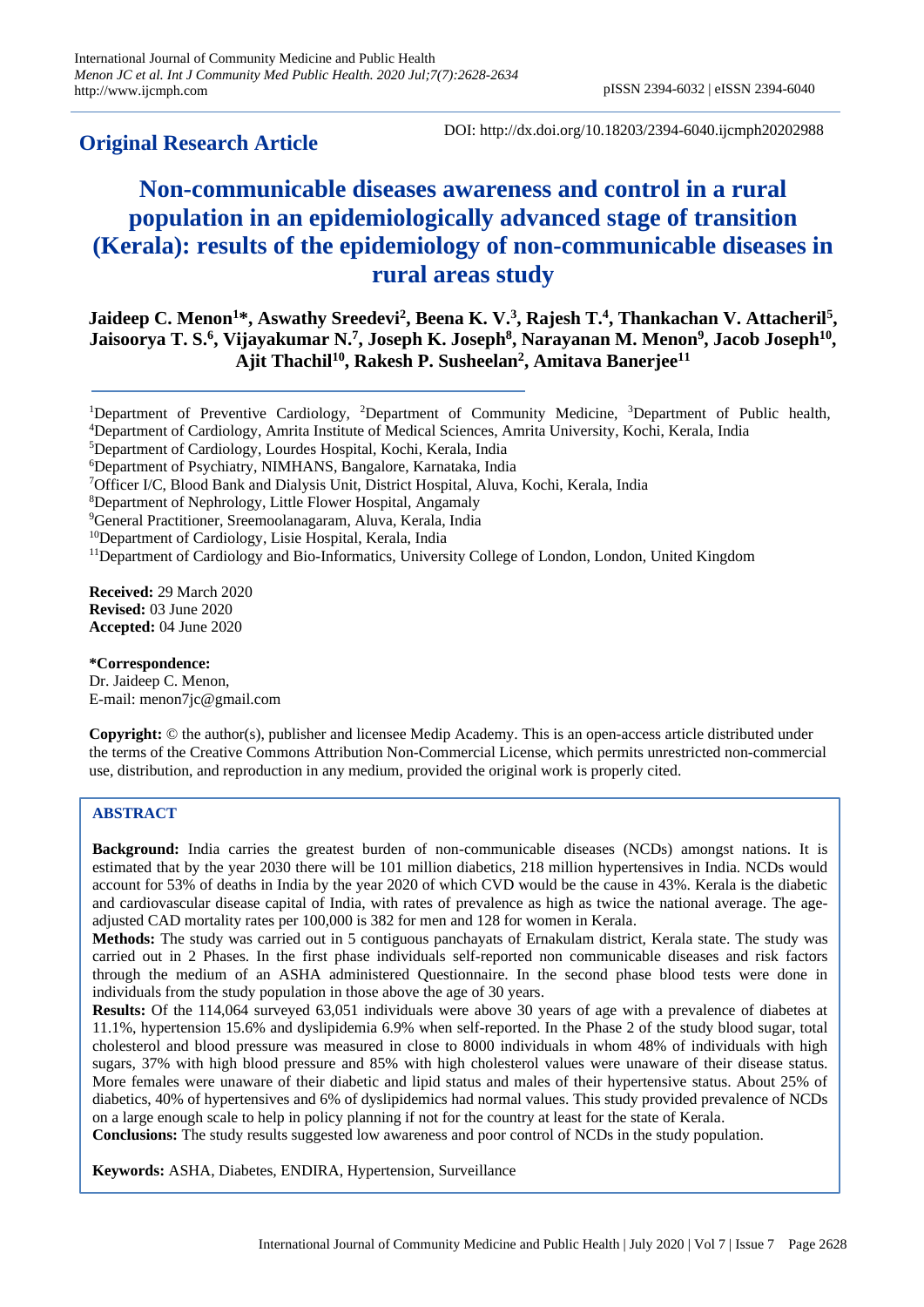# **INTRODUCTION**

India is arguably the Diabetic and Cardiovascular capital of the world.<sup>1,2</sup> In India, from 2005 to 2015, CVD, stroke and diabetes is estimated to have caused a cumulative income loss of US \$233.6 billion. 3,4

Kerala is the diabetic and cardiovascular disease capital of India, with rates of prevalence as high as twice the national average being reported. The age-adjusted CAD (coronary artery disease) mortality rates per 100,000 are 382 for men and 128 for women in Kerala. The CAD rates in Kerala are higher than those of industrialized countries and 3 to 6 times higher than that of rural Japan and China.<sup>5-7</sup>

India, at present, is in the midst of a pandemic of noncommunicable or the so called lifestyle diseases. NCDs have replaced communicable diseases as the leading cause of morbidity and mortality in India.3,6,8

The reasons for this pandemic are many and include rapid urbanization, unhealthy diet habits including increased use of fast and preserved foods, lack of exercise and an increasingly sedentary life-style, increased stress levels, pollution, ageing population and widespread use of tobacco and alcohol.<sup>9</sup> There is little contemporary data on the prevalence of CVD, diabetes mellitus, hypertension and dyslipidemia in India, at the community level. $6-8$ Health information gathering is an important part of any health system, but is often non-existent in low and lowmiddle income countries, or is plagued by poor quality data that is inadequate for planning health policy. Population based surveys are an invaluable source of health information. The key aim of these surveys was to provide quality data for policy development, programme planning, monitoring and evaluation. Population based surveys have been used extensively to gather information on fertility, mortality, family planning, maternal and child health, and some other aspects of health, nutrition and health care in India but as much for NCDs .

A myocardial infarction is not an uncommon occurrence in a 30 to 40 year old male in India. The mean age of occurrence of atherosclerotic CVD is 10-20 years earlier in Indians, as compared to high income countries. India is at the epicentre of this pandemic of global CVD which tends to affect a much younger subset of individuals who are usually males, most likely to be the sole bread winners of the family.<sup>7,8</sup>

It is also not uncommon to make the diagnosis of diabetes, hypertension or dyslipidemia in one who has come in with an index cardiovascular event, either a stroke or a myocardial infarction.<sup>10,11</sup> This is so as there is no screening programme at the primary care level. The reasons for there not being a screening at the primary care level are many. 80% of outpatient and 60% of inpatient care in India is rendered through private hospitals.30% of rural Indians still do not have access to medical facilities,

nearby. 70% of health care expenditure is out of the pocket and this pushes an estimated 60 million individuals into poverty annually. $12$ 

Only about 17% of individuals in the country have some sort of an insurance cover, of which 12% is through government insurance schemes, 3% provided by employer insurance schemes and only 2% as individual self-paid insurance.<sup>13</sup> Insurance does not cover for investigations done on an outpatient basis with most schemes only covering for inpatient treatment. Insurance premiums are also unfairly high for the high risk group of individuals on treatment for diabetes, hypertension or in those with established CVD.

All this accounts for the void in screening at the primary care level, resulting in a large number of undiagnosed cases of diabetes, hypertension and dyslipidemia, either with full-blown disease or in the pre-disease state. These are just the subsets wherein lifestyle changes, if implemented, would go a long way in preventing progression to complications like CVDs.

The ENDIRA (epidemiology of non-communicable diseases in rural areas) study gains significance given the central government's move towards a policy of universal healthcare for all and the role of the National Health Mission (NHM) in providing treatment for NCDs through health centres, all across India. <sup>14</sup> Moreover the NIH sponsored, ACS-QUIK registry which was carried out in multiple centres all over Kerala has shown the scope for bringing about far reaching changes in patient management protocols through specific interventions on a pan-Kerala basis. <sup>15</sup> It is worth pointing out that the ENDIRA study was the first in utilising front line health workers (ASHAs) for gathering data on such a large scale16. ASHAs being residents of the wards that they work in are usually aware of health conditions and other details of residents of their ward and are well placed for data collection and surveillance.

In spite of having excellent tertiary care facilities mainly in urban India, we still lack a primary or secondary preventive strategy for NCDs. This study provides prevalence of NCDs on a large enough scale to help in policy planning if not for the country at least for the state of Kerala.

The aim of the ENDIRA investigators was to estimate the prevalence of non-communicable diseases in a rural population and to estimate awareness, treatment and adequacy of control of hypertension, diabetes and dyslipidemia.

# **METHODS**

The study was conducted in all of 75 wards of the 5 adjoining panchayats of Mookannoor (14 wards), Karukutty (16 wards), Manjapra (13 wards), Thuravoor (15wards) and Kalady (17 wards). <sup>16</sup> The total population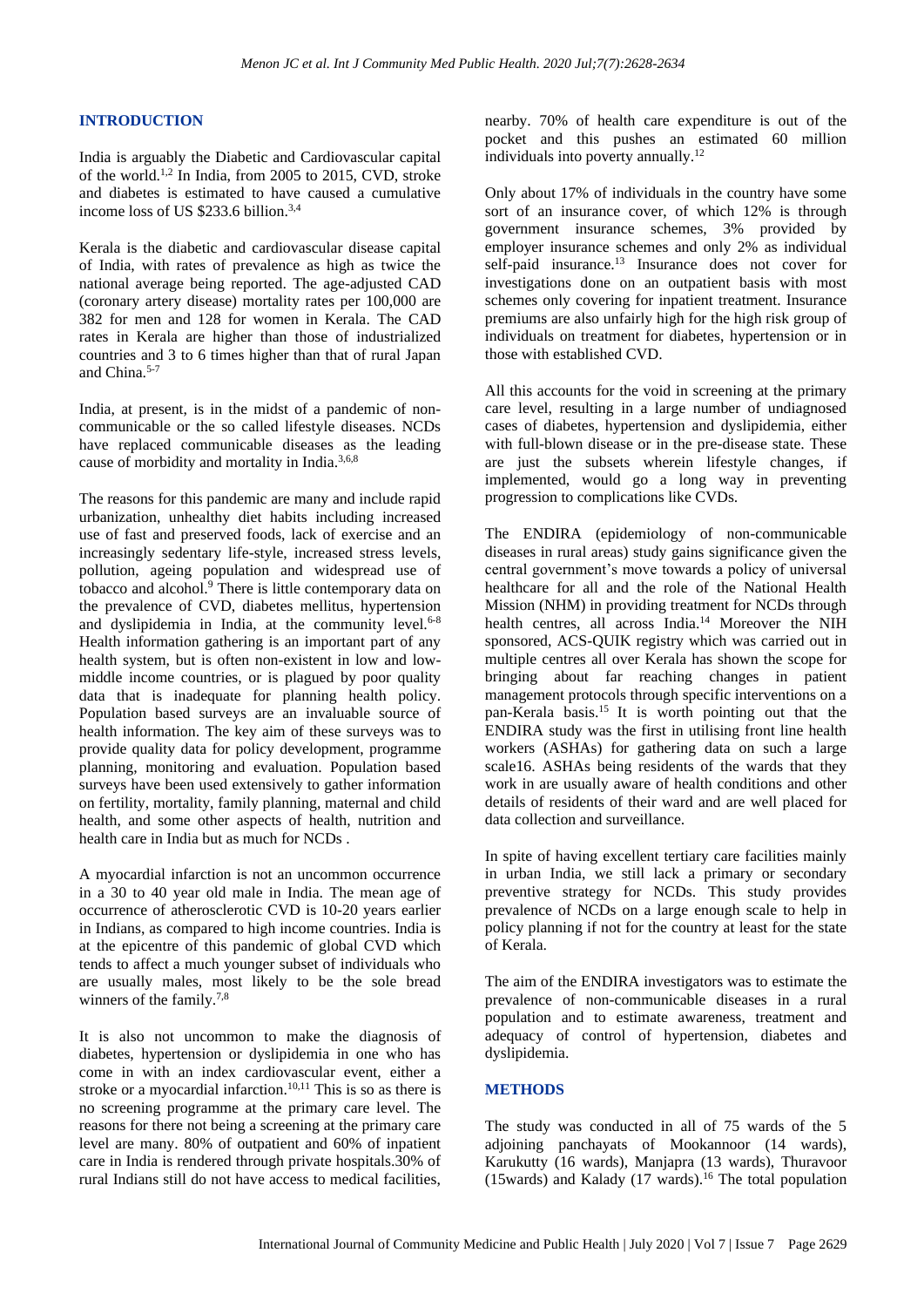covered by the survey was 114,064 individuals of whom 63,051 individuals were over 30 years of age, our target group.

The study period was between May 2012 and 2014 for the data collection (Phase 1) and till 2016 for follow up blood investigations and physical examination in the target group (Phase 11). The study was approved by the Institutional Ethics Committee of the MAGJ Hospital Mookkannoor (Refn: IEC-MAGJ-2011-CARD-57, Dated- 21/11/ 2011).

 The trial was registered with Clinical Trial Registry of India (CTRI) - CTRI/2012/01/002380. The blood tests were done in the NABH accredited laboratory in the General Hospital, Ernakulam.

Prior to commencement of the survey the proposal was presented and approval got, individually, from all the 5 panchayats. The questionnaire based survey was carried out by ASHA (Accredited Social Health Activist) workers after a training and orientation session for them. A kit which included a weighing machine, a measuring tape and the questionnaire booklets were handed over to each ASHA of respective wards. The standardised questionnaire having 14 questions included ones on socio-demographics, life style and medical conditions.

The study questionnaire was developed in the local language, Malayalam, based on the World Health Organization's STEPS questionnaire and modified based on inputs from ASHAs, JPHNs (Junior Public Health Nurse) and public representatives. This was then pretested in 100 individuals before printing. All the ASHAs underwent training on the administration of the questionnaire and in the measurement of height and weight. Non stretchable tapes were used for height measurement and the weighing machines were standardized before data collection. The data collected included the socio-demographic details of the family, address and socioeconomic status categorized as 'above poverty line (APL)' or 'below poverty line (BPL)' status were recorded. Anthropometric measurements such as height in m and weight in Kg of all the family members were also measured. The questionnaire also included details regarding history of diabetes, hypertension, dyslipidemia, chronic respiratory disease, surgical history, treatment for cancers, heart disease and stroke. Personal habits such as tobacco and alcohol consumption patterns, diet history of consumption of red meats, type and quantity of oil consumed, was also collected. The past surgical history, treatment for cancers, history of heart disease and stroke was also noted. The data collated was entered on a excel sheet after informed consent from each individual who was part of the survey. Each individual in the 5 panchayats was provided a unique health identification number.

Any form of tobacco use or alcohol use was considered as a behavioral risk factor for NCD. The score used was the AUDIT (Alcohol use disorder Identification test). Tobacco dependence abuse was assessed by the Fagerstrom's test for nicotine dependence. Height and weight were measured using standard protocols.

# *Inclusion criteria*

All individual resident of the study Panchayats who consented for the study were included in the study.

# *Exclusion criteria*

Those unwilling to take part in the study or did not consent for the study and individuals less than 30 years of age were not included in Phase II of the study.

# *Phase II*

In the second phase of the study the 75 wards in the 5 panchayats were divided into units of 3 wards each. One medical camp was conducted for each of these units of 3 wards. The target groups for the camps were residents of the wards above the age of 30 years. ASHAs registered individuals for the camps, going house to house and giving each target individual a registration slip giving his name, age and Unique health Identity number (UID) as entered from the Phase 1, with the advice to come on an empty stomach. The height, weight, fasting sugar, total cholesterol, blood pressure and physical examination, screening for refraction and cataract along with screening for anxiety and dependence on tobacco and alcohol was measured in individuals reporting for the camps. The blood was collected in labelled Vacutainer tubes giving the name, age and UID of the individual. The blood tests were done in the NABL accredited lab in the General Hospital, Ernakulam within 24 hours of collection.

The samples were transferred maintaining the cold chain. The details of blood tests were then entered on the individual data sheet using the UID, and was then passed on to the individual by ASHA's with the necessary advice. Educational material (CDs) regarding what constitutes a healthy diet and proper eating, benefits of exercise, benefits of yoga and meditation in health and other issues related to tobacco and alcohol use were screened during the course of each camp.

An individual was labelled diabetic if he or she had a fasting blood glucose value of >110 mg/dl. An individual was labelled hypertensive if he or she had a Systolic Blood pressure >140 mmHg or a diastolic blood pressure >90 mmHg or both in a single measurement. An individual was labelled hypercholesterolemic given a total cholesterol level of >200 mg/dl.

The sugars were estimated by the Glucose oxidase peroxidase (GOD-POD) method and blood pressure was measured on calibrated mercury sphygmomanometers. Total cholesterol was estimated by the CHOD-PAP (Cholesterol oxidase - peroxidase – 4 - phenol-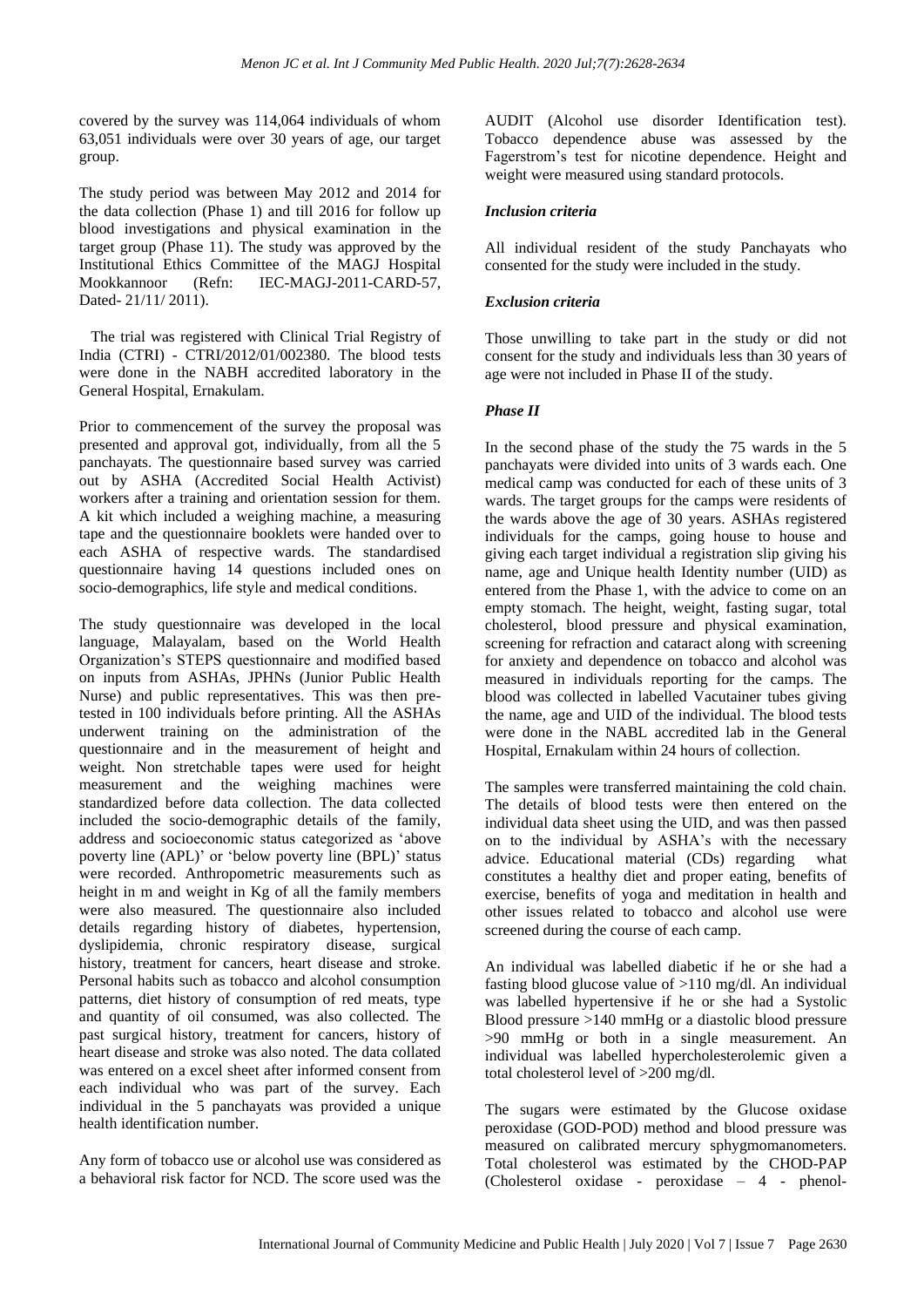aminoantipyrine) method on a fully automated analyser (Coralyser Tulip 200).

# *Validation*

Validation of data entry was by way of telephoning each 25th household to verify entry of details. In case contact was not established (which was rare), the next house on the list was contacted. Validation was also done by way of the medical camps done in the second phase in which the anthropometric measurements were repeated along with questions on lifestyle and disease and blood tests for sugar, cholesterol and measurement of the blood pressure. The weighing scales and measuring tape were calibrated before and after use.

The study was approved by the Institutional Ethics Committee of the MAGJ Hospital Mookkannoor (Refn: IEC-MAGJ-2011-CARD-57, Dated- 21/11/ 2011).

# *Statistical analysis*

Chi-square test was used to find the association of risk factor with CAD. Forward conditional (multiple) binary logistic regression analysis was used to estimate the Odds of risk factors. Estimated risk (adjusted) expressed as OR with 95% confidence limit. The analysis was performed using IBM SPSS Statistics for Windows, Version 20.0. Armonk, NY: IBM Corp.

# **RESULTS**

# *Phase I*

Results as gathered by ASHAs through the oral questionnaire from 114,064 individuals in the house to house survey of all individuals in the 5 panchayats. The prevalence of non-communicable diseases was high (Table1). About 1% of the population reported being on treatment for coronary artery disease (CAD). The prevalence of cancer was 809/100,000 individuals as per the survey. Behavioural risk factors were significant and almost exclusively limited to males. Close to 20% of the population were overweight or obese. Cerebrovascular accidents were only a fourth as common as CAD.16-18 It was seen that the conventional risk factors including diabetes, hypertension, dyslipidemia, cancers, Chronic Obstructive Pulmonary diseases (COPD) were more prevalent in individuals with behavioural risk factors like tobacco and alcohol use. About 10% of the general population had a surgery done which could range from a

cataract surgery to a CABG (coronary artery bypass graft), the only surgery being excluded from entry being PPS (peri-partum sterilisation procedures). The commoner surgeries were Cesarean sections, cataract surgeries, hysterectomies etc. The proportion of individuals having undergone a surgical procedure was higher among those with behavioural risk factors (Table 2).

# **Table 1: Prevalence of CVD, NCD and sociobehavioural factors contributing to disease in the total population surveyed and the target population.**

| <b>Disease condition</b>               | <b>General</b><br>population<br>$(n=114,064)$ | Age > 30<br>years (target<br>population<br>$n=63,051$ |
|----------------------------------------|-----------------------------------------------|-------------------------------------------------------|
| <b>Diabetes mellitus</b>               | 6.2%                                          | 11%                                                   |
| <b>Hypertension</b>                    | 8.7%                                          | 15.6%                                                 |
| <b>Dyslipidemia</b>                    | 3.9%                                          | 6.9%                                                  |
| <b>Coronary artery</b><br>disease      | $1\%$                                         |                                                       |
| Cerebro-vascular<br>accidents (CVA)    | 0.25%                                         |                                                       |
| <b>Chronic respiratory</b><br>diseases | 4.5%                                          |                                                       |
| <b>Cancer</b>                          | 0.8%                                          |                                                       |
| <b>Tobacco use</b>                     | 11.2%                                         | 17.8%                                                 |
| <b>Alcohol</b> use                     | 15.5%                                         | 24.5%                                                 |
| BMI >25                                | 19.1%                                         |                                                       |

The prevalence of malignancies in the general population was  $0.81\%$  (Table 3). The commoner malignancies were those of the gastro-intestinal tract and liver, Breast, female genitalia, oro-pharynx, hematological and marrow and the lungs. Malignancies were more common in males 531 (57.5%) than in females 392 (42.5%).

# *Phase II*

The blood sugar, total cholesterol and blood pressure was measured in close to 8000 individuals by way of camps. 48% of diabetics, 37% of hypertensives and 85% of dyslipidemics were unaware of their disease status. More females were unaware of their diabetic and lipid status, whereas more males were unaware of their hypertensive status (Table 5). About 25% of diabetics had proper sugar control, 40% of hypertensives had proper blood pressure control, while only 6% of dyslipidemics had normal values.

**Table 2: Association between behavioural habits, NCD and surgeries.**

| <b>Behavioural habits</b>    | Diabetes $(\% )$ | <b>Hypertension</b><br>$(\%)$ | <b>Dyslipidemia</b><br>$(\%)$ | <b>Cancer</b><br>$(\%)$ | <b>COPD</b><br>$(\%)$ | <b>Surgeries</b><br>$(\%)$ |
|------------------------------|------------------|-------------------------------|-------------------------------|-------------------------|-----------------------|----------------------------|
| Tobacco use<br>6429 (19.8)   | 772 (12)         | 1057(16.4)                    | 423(6.6)                      | 116(1.8)                | 792 (12.3)            | 931 (14.5)                 |
| Alcohol use $-$<br>9071 (28) | 1259 (13.9)      | 1684 (18.6)                   | 795 (8.8)                     | 188(2)                  | 985 (10.9)            | 1302 (14.4)                |

Males - 59,114, males >30 years - 32,377.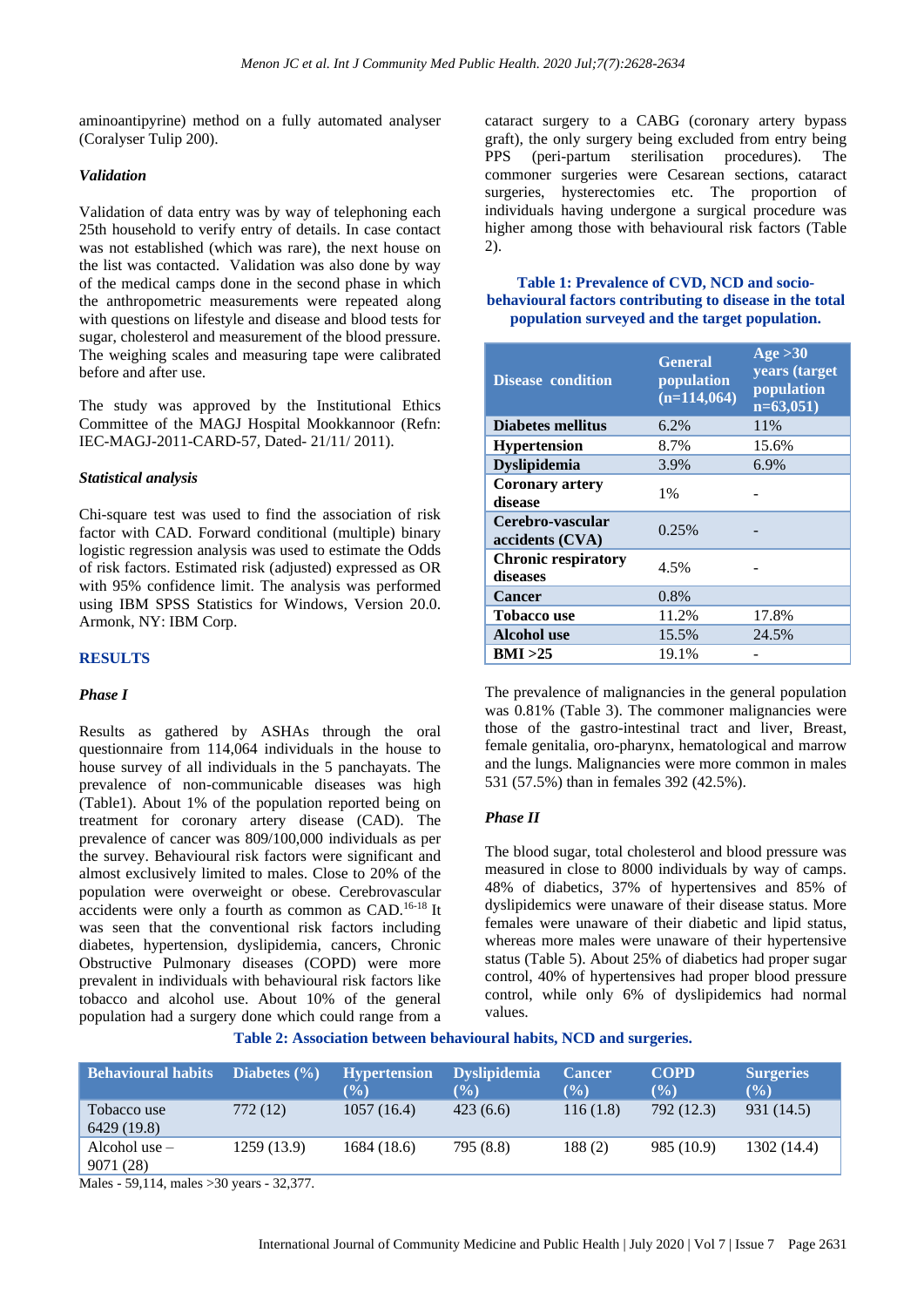# **Table 3: The breakup of malignancy (n=923).**

| <b>Malignancy</b>                               | N(%)       |
|-------------------------------------------------|------------|
| <b>Hematological and bone marrow</b><br>related | 72(7.8)    |
| <b>Gastro-intestinal</b>                        | 243 (26.3) |
| Oro-pharyngeal                                  | 149(16.1)  |
| <b>CNS</b>                                      | 39(4.2)    |
| Lungs                                           | 58 (6.3)   |
| <b>Breast</b>                                   | 119 (12.9) |
| Gynaecological                                  | 54(5.8)    |
| <b>Liver and pancreas</b>                       | 38(4.1)    |
| Uro-genital                                     | 19(2.0)    |
| Soft tissue including thyroid                   | 45 (4.9)   |
| Unknown primary                                 | 97 (10.5)  |

#### *Tobacco use score*

The prevalence of tobacco use was 11.2%.Tobacco abuse was also scored through the Fagerstrom's test for nicotine dependence. 3533 individuals who consented for the questionnaire reported no tobacco use. 36(1%) individuals had a score of 5 signifying moderate tobacco dependence. Of the 36 individuals with moderate tobacco dependence, 28 also reported regular use of alcohol.

The rates of tobacco use and especially alcohol use have been underreported as the participants were not willing to disclose the use of tobacco and alcohol (Table 6). These figures we feel are gross underestimates as a significant number of individuals who came for the camp were unwilling to open up regarding their social habits.

# **Table 4: Phase II of the study.**

| <b>Tests</b>        | <b>Number</b> (tested) | <b>Prevalence</b><br>$(\frac{6}{6})$ |  |
|---------------------|------------------------|--------------------------------------|--|
| <b>Diabetes</b>     | 7621                   | 20.20                                |  |
| mellitus            | Males 2738 (592)       | 21.6                                 |  |
|                     | Females 4883 (950)     | 19.4                                 |  |
| <b>Hypertension</b> | 7238                   | 20.30                                |  |
|                     | Males 2583 (624)       | 24.10                                |  |
|                     | Females 4665 (848)     | 18.10                                |  |
|                     | 7702                   | 60.1                                 |  |
| <b>Dyslipidemia</b> | Males 2750 (1561)      | 56.8                                 |  |
|                     | Females 4592 (3068)    | 66.8                                 |  |

#### **Table 5. Awareness, treatment and adequacy of control of diabetes, hypertension and dyslipidemia.**

| <b>Risk factors</b>            | <b>Gender</b> | <b>Aware and</b><br>treated<br>N(% | <b>Aware and</b><br>untreated<br>$N(\%)$ | <b>Unaware and</b><br>untreated<br>$N(\%)$ | P value |
|--------------------------------|---------------|------------------------------------|------------------------------------------|--------------------------------------------|---------|
| Diabetic $(n=2100)$            | Female        | 310(24.0)                          | 339(26.2)                                | 645 (49.8)                                 | 0.029   |
|                                | Male          | 199 (24.7)                         | 249 (30.9)                               | 358 (44.4)                                 |         |
|                                | Total         | 509(24.2)                          | 588 (28.0)                               | 1003 (47.8)                                |         |
| <b>Hypertension</b> $(n=2394)$ | Female        | 629(43.0)                          | 336 (23.0)                               | 497 (34.0)                                 | 0.001   |
|                                | Male          | 334 (35.8)                         | 219(23.5)                                | 379 (40.7)                                 |         |
|                                | Total         | 963 (40.2)                         | 555 (23.2)                               | 876 (36.6)                                 |         |
| Cholesterol $(n=4665)$         | Female        | 156(5.0)                           | 280(9.0)                                 | 2658 (85.9)                                | < 0.001 |
|                                | Male          | 120(7.6)                           | 181 (11.5)                               | 1270 (80.8)                                |         |
|                                | Total         | 276(5.9)                           | 461(9.9)                                 | 3928 (84.2)                                |         |

#### **Table 6: Males (n=4048) were screened by way of an Alcohol scoring for alcohol abuse (AUDIT score).**

| <b>Alcohol score</b> | <b>Dependence</b>                 | <b>Number of</b><br><b>individuals</b> |  |
|----------------------|-----------------------------------|----------------------------------------|--|
|                      | No use                            | 3306                                   |  |
| $1 - 7$              | Non-hazardous, non<br>harmful use | 546                                    |  |
| $8 - 15$             | Harmful, hazardous use            | 138                                    |  |
| 16-19                | Mild alcohol<br>dependence        | 22                                     |  |
| $20 - 40$            | Severe alcohol<br>dependence      | 36                                     |  |

The score used was the AUDIT- Alcohol Use Disorders Identification Test.

# **DISCUSSION**

The primary goal of the "ENDIRA" study was to look at the prevalence of non-communicable diseases in a population of >100,000 individuals. The self-reported prevalence of DM, HT, dyslipidaemia in a population of 1 lakh was 6.2%, 8.7%, 1%, 3.9% respectively which increased to 11%, 15% and 19% in adults >30 years of age. The fact that we did blood tests by way of camps in the very near vicinity of their homes encouraged more number of individuals to actually get their blood tests done, in the target group of individuals >30 years (n=63051). In this way we were able to partially risk stratify a number of individuals who had never undergone an assessment before.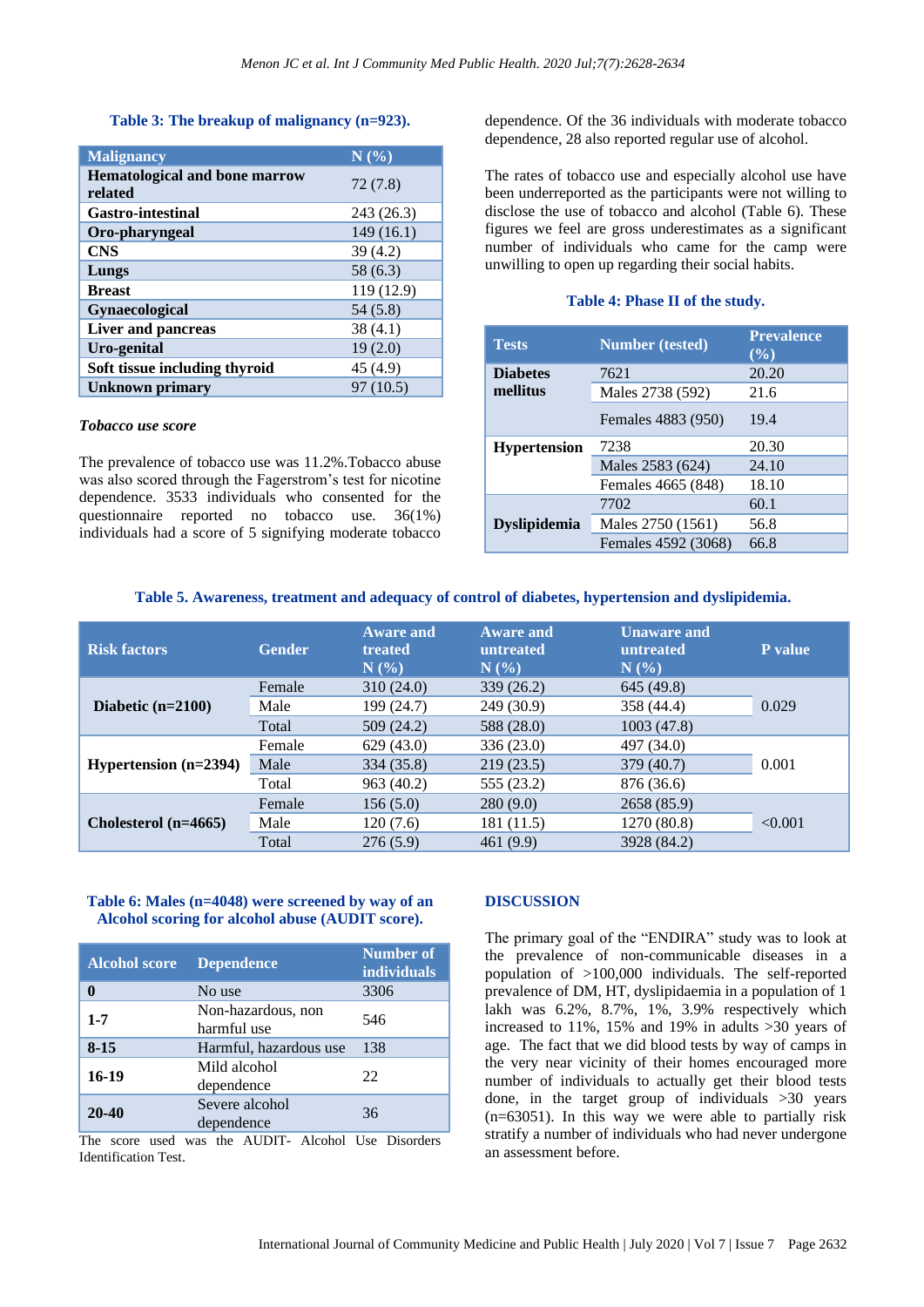Authors had given each individual in the 5 panchayats a health-UID, something akin to an Aadhaar number. Details regarding each individual are available on his/her own webpage accessible to only him/her or the administrator, which could be accessed on the website www.endira.in. The health details gathered have been transferred to the respective PHCs (Primary health centres) where follow up is maintained.

In the first phase the NCDs in the general population was quantified through an oral questionnaire. As a follow up, in a select target group of individuals above the age of 30 blood tests, physical parameters and screening for tobacco and alcohol dependence and wellness scoring was done by way of camps. In parallel, educational material on the benefits of yoga and meditation, what comprises a healthy diet and good eating habits along with the ills related to tobacco and alcohol use were screened during all the camps.

The long term goal is to convert it into a cohort. The ENDIRA group would be re-doing the survey again in the study population. The same UID given to individuals would be used for data entry, this time, on a tablet PC. This would help us arrive at the incidence of NCDs in the study population. We would also be looking at compliance to drugs and adverse events in individuals with documented CVD.

We are also looking at follow up by way of mobile phones- a M-health program in the cohort a small pilot of which has already been done.<sup>18,19</sup>

The drawbacks of the study were in phase 1, self reporting has been used as a measure of the noncommunicable disease conditions. The number of CVA's would not include a large number of Transient Ischemic attacks (TIA's) especially if the individual concerned has not been continuing medicines. The list of cancers given may not be a true representation as throat surgeries may have been reported as thyroid and vice-versa. Data on the educational status and income has not been collected, which would have been invaluable. Dietary pattern included, was on use of red meats and the type of oil used while information on including fruits and vegetable intake was not included.

In the Phase 2 only about 8000 individuals of the 64,000 in the target group of >30 years could be reached out to. This was about 12.5% only, while the target we had set was 20%, keeping in mind that we could only accommodate about 800 individuals in a single camp. There was an inherent bias in individuals reporting for the camp as individuals with proven disease and those who are more aware are the ones more likely to report for camps. More number of females reported for the camps as compared to males. We have not been able to measure as yet the impact of life-style modification that we think we have been able to bring about. The success of lifestyle changes would take a few years to have an impact and our next step is in that direction.

Our community level data on the prevalence and awareness of NCDs, parallel the findings of previous studies in South Kerala.<sup>6</sup> On the socio-behavioural aspects as per the study use of tobacco products was identified in 28% and alcohol use in 15.4% of those studied while it was 17.8% and 24.5% respectively in our study (ENDIRA). The prevalence of hypertension  $(28.8\%)$ , diabetes  $(14.8\%)$  and dyslipidemia  $(54.1\%)$  as compared to HTN (20.3%), diabetes (20.2%) and dyslipidemia  $(60.1\%)$  in the ENDIRA study.<sup>6,20</sup> The awareness of NCDs in the previous study was 36.9% for hypertension and 72.2% for diabetes which contrasts with our findings of 47.8% of individuals with high sugars, 36.6% with high blood pressure and 84.2% of individuals with high cholesterol being unaware of disease.

The ENDIRA group has worked in close coordination with the District health authorities allowing for continuity of care at the local primary health centre (PHC) itself. A concerted effort is sure to bring about a life style change towards good health in families especially when women and children are targeted, this specially so in families with NCD or CVD.

# **CONCLUSION**

The study has suggested low levels of awareness of NCDs in the study population with poor control of disease in those on treatment. The prevalence of modifiable risk factors like tobacco and alcohol use continues to be high in spite of sustained efforts by NGOs and the government to curb the same. CVD, cancer and COPD was much more common in individuals with behavioural risk factors and Obesity suggesting efforts to curb the same would greatly help disease progression and there should be an all out effort on the part of both the government and health care professionals to create more awareness and take steps to tackle alcohol and tobacco use. Awareness of the disease condition is a first step to its care. The study should also serve as an eye opener to health officials on the degree of unawareness and there should be a mass screening on a regular basis through the public health system.

*Funding: No funding sources Conflict of interest: None declared Ethical approval: The study was approved by the Institutional Ethics Committee*

# **REFERENCES**

1. Whiting DR. IDF Diabetes atlas: global estimates of the prevalence of diabetes for 2011 and 2030, diabetes research and clinical practice. Available at: http://www.sciencedirect.com/science/article/pii/S01 68822711005912). Accessed on 11 February 2020.